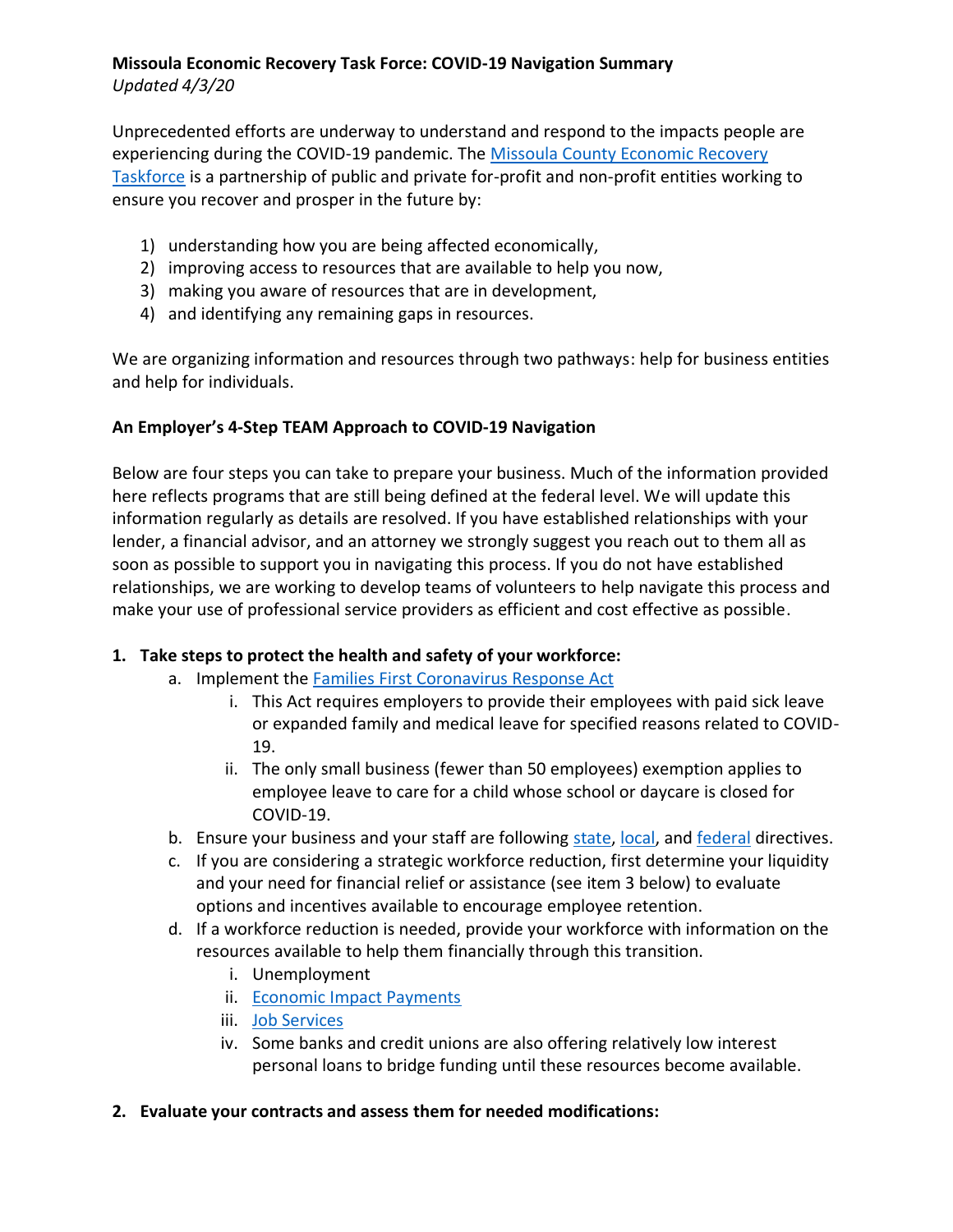Review your major agreements and contracts, such as supplier arrangements, leases, and loans. If you anticipate difficulty making payments, reach out to the entities with which you have agreements to discuss options. Many entities are willing and able to make accommodations, defer payments, or restructure agreements, but only with proactive communication about these needs. You may be better prepared for step three if you understand these options before you measure your liquidity.

#### **3. Assess your cashflow.**

#### **4. Make contact with your lender or directly to the SBA for financial relief or assistance.**

a. You can apply right away directly to the Small Business Administration for an **SBA Economic Injury Disaster Loan (EIDL).** [Here is a link directly to the application.](https://covid19relief.sba.gov/#/)

The Economic Injury Disaster Loan Program (EIDL) can provide up to \$2 million of financial assistance (actual loan amounts are based on amount of economic injury) to small businesses or non-profit organizations that suffer substantial economic injury as a result of COVID-19.

Applying for an EIDL loan qualifies your business for a loan advance of up to \$10,000. The SBA hopes to fund the advance to a business' bank account within three days of application. **This advance does not need to be repaid as long as it is used for qualifying expenses.**

Applications for the EIDL program are processed first come, first served. You will be contacted by an SBA loan officer to discuss your application, hopefully within 2-3 weeks. The maximum loan amount is \$2 million with a 30-year term and rate of 3.75% (2.75% for non-profits).

b. The Small Business Administration is currently working to establish rules and guidelines for the [Payroll Protection Program \(PPP\).](https://home.treasury.gov/system/files/136/PPP--Fact-Sheet.pdf) This program is designed to cover operating costs so that you can keep more employees on your payroll or quickly rehire them. You will be able to apply for this program through local banks and credit unions.

Because the SBA is still working on the official guidelines for the program, your local bank may not have an application process available yet. In the meantime, gather documents to apply for the PPP while we wait for more information. These documents may include:

- Verification of employees, including full-time and part-time hours worked
- Pay rates
- IRS payroll tax filings
- Verification of operating expenses, including rent, utilities, or other bills
- c. After the official PPP guidance is issued from SBA, talk with your lender, your attorney, and your tax advisor to determine how to use the SBA Economic Injury Disaster Loan, Payroll Protection Program, and the tax provisions created by the CARES act for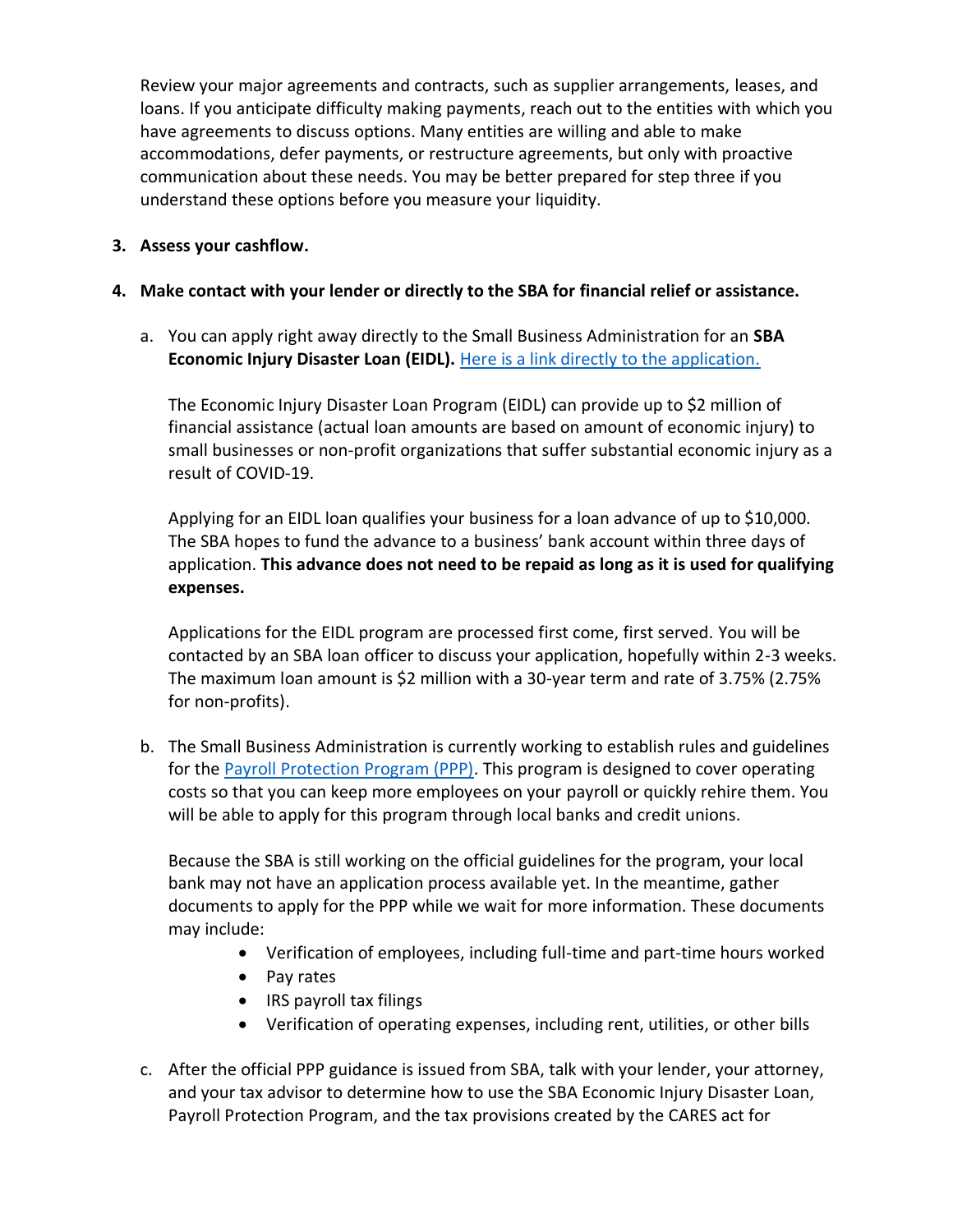maximum benefit. You cannot apply for multiple financing to cover the same things no double dipping — but you may be eligible to receive loans from both programs to cover different things. Also, businesses receiving PPP funding become ineligible to receive the Employee Retention Tax Credit or deferral of payroll tax payments created by the CARES Act.

As more information about the CARES Act financial resources becomes available, Economic Recovery Taskforce partners are working with local advisors to make business advising available to employers who need expert assistance in the weeks ahead.

### **Help for Individuals**

## **\****This is a resource-in-progress and will be updated as information comes available.*

## **[Unemployment](http://dli.mt.gov/Portals/57/Documents/covid-19/employee-FAQ.pdf?ver=2020-03-26-155411-993)**

The passage of the CARES Act has created an expanded definition for unemployment benefit eligibility under the Disaster Unemployment Assistance program. This program makes unemployment benefits available to people who would not have previously been eligible for these benefits, including self-employed people, independent contractors, sole proprietors, and part-time workers.

As this bill has just recently passed and creates a new definition and program, the administration is still in the process of defining how eligibility will be determined and the **application for these benefits is not yet available to newly eligible workers.** 

If you are among this newly eligible class and intend to apply for Disaster Unemployment Assistance**, you should gather any documents that demonstrate proof of income and earnings, tax returns, and 1099's to have these materials ready when application does open.**

Emergency rules to streamline unemployment benefits for workers impacted by COVID-19 have already been implemented in the state of Montana. [Apply here](https://montanaworks.gov/) immediately for unemployment if you are in a group considered eligible previous to the passage of the CARES Act.

These emergency rules:

- Allow a claimant directed by their employer to leave work or not report to work due to COVID-19 to qualify as being temporarily laid off by the employer and eligible for benefits.
- Designate that workers who must quarantine or who need to take care of a family member due to COVID-19 are also considered temporarily laid off and eligible for benefits.
- Allow Department of Labor to waive the one week waiting period before typically receiving benefits to ensure Montanans don't experience a long gap without a paycheck.